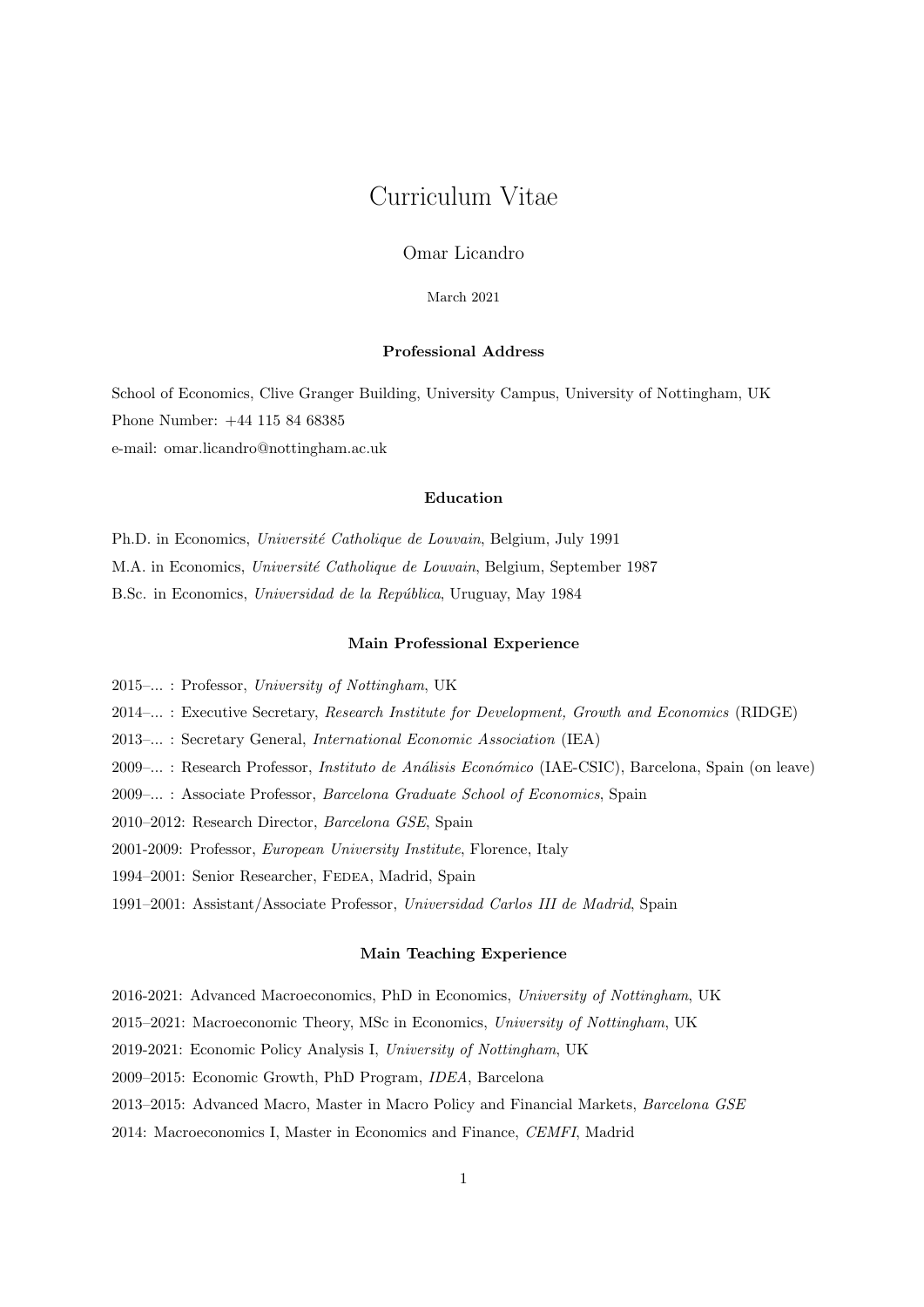2013: Macroeconomics II, Master in Economics and Finance, CEMFI, Madrid

2011: Technical Change and Growth, Master in Economics of Science and Innovation, Barcelona GSE

2010 and 2013: Economic Growth and Development, Master in Economics, Barcelona GSE

2001-2009: Macroeconomics, PhD Program, European University Institute (EUI), Italy

2006-2009: Growth Theory, PhD Program, EUI, Italy

2001-2005: Technological Progress and Economic Growth, PhD Program, EUI, Italy

1992–2001: Macroeconomics, PhD Program, Universidad Carlos III de Madrid, Spain

1995: Macroeconomics, PhD Program, Universidad Autónoma de Barcelona, Spain

1994: Macroeconomics, PhD Program, Universidade Nova de Lisboa, Portugal

1993–1994: Labor Economics, Master on Education and Labor Economics, U. Carlos III, Spain

1991–1998: Undergraduate courses on Microeconomics, Macroeconomics I, II, III and IV and Labor Economics, Universidad Carlos III de Madrid, Spain

### Published Articles

- 1. "Trade, Firm Selection and Innovation: The Competition Chanel," Economic Journal, 128, 189- 229, 2018. Coauthor: G. Impullitti.
- 2. "The Longevity of Famous People from Hammurabi to Einstein," Journal of Economic Growth, 20, 263-303, 2015. Co-author: D. de la Croix.
- 3. "Endogenous Growth and Wave-Like Business Fluctuation," Journal of Economic Theory, 154, 68-111, 2014. Coauthors: M. Bambi and F. Gozzi.
- 4. "The Child is Father of the Man: Implications for the Demographic Transition," Economic Journal, 123(567), 236-261, 2013. Coauthor: D. de la Croix.
- 5. "Trade Liberalization, Competition and Growth," The B.E. Journal of Macroeconomics, 11(1), 2011. Coauthor: A. Navas-Ruiz.
- 6. "The Short-Run Dynamics of Optimal Growth Models with Delays." Annales d'Economie et de Statistique, 90, 127-143, 2008. Coauthors: F. Collard and L. Puch.
- 7. "A Vintage Model of Trade in Secondhand Markets and the Lifetime of Durable Goods," Mathematical Population Studies, 15(4), 1547-724, 2008. Coauthors: L.A. Puch and A.R. Sampayo.
- 8. "An Evolutionary Theory of Inflation Inertia." The Journal of the European Economic Association, 5, 433-443, 2007. Coauthors: A. Anagnostopoulos, I. Bove and K. Schlag.
- 9. "On the Use of Substitutability as a Measure of Competition." The B.E. Journal of Macroeconomics, 6(1), 2006. Coauthor: W. Koeninger.
- 10. "The Effects of Replacement Schemes on Car Sales: The Spanish Case." Investigaciones Económicas, 30(2), 239-282, 2006. Coauthor: A. R. Sampayo.
- 11. "The Under-Estimated Virtues of the Two-sector AK Model." The B.E. Journal of Macroeconomics, 5(1), 2005. Coauthor: G. J. Felbermayr.
- 12. "From Uncertainty to Macroeconomics and Back: An Interview with Jacques Drèze." Macreoco*nomic Dynamics*,  $9(3)$ , 2005. Joint with Pierre Dehez.
- 13. "Obsolescence and Modernization in the Growth Process." Journal of Development Economics, 77, 153-171, 2005. Coauthors: R. Boucekkine and F. del Río.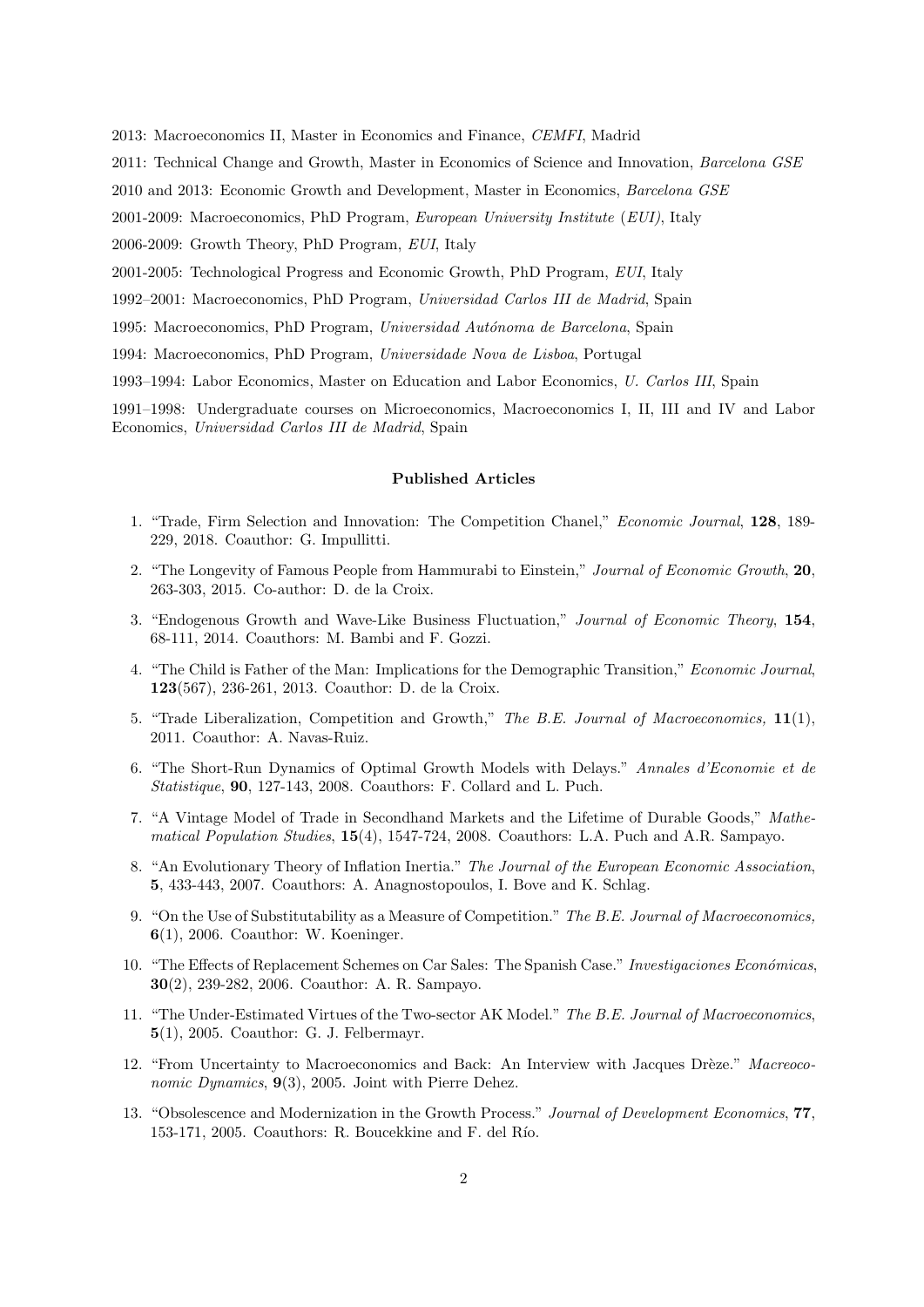- 14. "Vintage Capital and the Dynamics of the AK Model." Journal of Economic Theory, 120(1), 39-72, 2005. Coauthors: R. Boucekkine, L. A. Puch and F. del Río.
- 15. "Modelling Vintage Structures with DDEs: Principles and Applications." Mathematical Population Studies,  $11(3/4)$ , 151-179, 2004. Coauthors: R. Boucekkine and D. de la Croix.
- 16. "Early Mortality Declines at the Dawn of Modern Growth." Scandinavian Journal of Economics, 105(3), 401-418, 2003. Coauthors: R. Boucekkine and D. de la Croix.
- 17. "Embodied Technological Change, Learning-by-Doing and the Productivity Slowdown." Scandina*vian Journal of Economics*,  $105(1)$ , 87-98, 2003. Coauthors: R. Boucekkine and F. del Rio.
- 18. "The Measurement of Growth under Embodied Technical Change." Recherches Economics de Louvain, 68(1-2), 7-19, 2002. Coauthors: J. Ruiz-Castillo and J. Duran.
- 19. "Vintage Human Capital, Demographic Trends and Endogenous Growth." Journal of Economic Theory, 104(2), 340-375, 2002. Coauthors: R. Boucekkine and D. de la Croix.
- 20. "Optimal Growth under Endogenous Depreciation, Capital Utilization and Maintenance Costs", *Investigaciones Económicas*,  $25(3)$ ,  $543-559$ ,  $2001$ . Coauthors: L. Puch and J. R. Ruiz-Tamarit.
- 21. "Irreversibility, Uncertainty and Underemployment Equilibria", Spanish Economic Review, 2(3), 231-248, 2001. Coauthor: D. de la Croix.
- 22. "Numerical Solution by Iterative Methods of a Class of Vintage Capital Models", Journal of Economic Dynamics and Control, 25(5), 655-699, 2001. Coauthors: R. Boucekkine, M. Germain and A. Magnus.
- 23. "Capital Utilization, Maintenance Costs and the Business Cycle." Annales d'Economie et de Statistique, 58, 143-164, 2000. Coauthor: L. Puch.
- 24. "Endogenous vs Exogenously Driven Fluctuations in Vintage Capital Models", Journal of Economic Theory,  $88(1)$ , 161-187, 1999. Coauthors: R. Boucekkine and F. del Río.
- 25. "Life Expectancy and Endogenous Growth." Economic Letters, 65, 255-263, 1999. Coauthor: D. de la Croix.
- 26. "Firm Heterogeneity, Capacity Utilization and the Business Cycle." Review of Economic Dynamics, 2, 433-455, 1999. Coauthors: J-F. Fagnart and F. Portier.
- 27. "Creative Destruction, Investment Volatility, and the Average Age of Capital." Journal of Economic Growth, 3(4), 361-384, 1998. Coauthors: R. Boucekkine, M. Germain and A. Magnus.
- 28. "Differential-Difference Equations in Economics: On the Numerical Solution of Vintage Capital Growth Models." *Journal of Economic Dynamics and Control*, **21**, 347-362, 1997. Coauthors: R. Boucekkine and C. Paul.
- 29. "Replacement Echoes in the Vintage Capital Growth Model." Journal of Economic Theory, 74(2), 333-348, 1997. Coauthors: R. Boucekkine and M. Germain.
- 30. "Capacity Utilization Dynamics and Market Power." Journal of Economic Dynamics and Control, 22(1), 123-140, 1997. Coauthors: J-F. Fagnart and H. Sneessens.
- 31. "Are There Any Special Features in the Spanish Business Cycle?" Investigaciones Económicas, 21(2), 361-394, 1997. Coauthor: L. Puch.
- 32. "Underemployment, Irreversibilities and Growth under Trade Unionism." Scandinavian Journal of Economics, 97(3), 385-399, 1995. Coauthor: D. de la Croix.
- 33. "Demand Uncertainty and Unemployment in a Monopoly Union Model." In Dixon and Rankin, ed, The New Macroeconomics: Imperfect Competition and Policy Effectiveness. Cambridge University Press, 1995.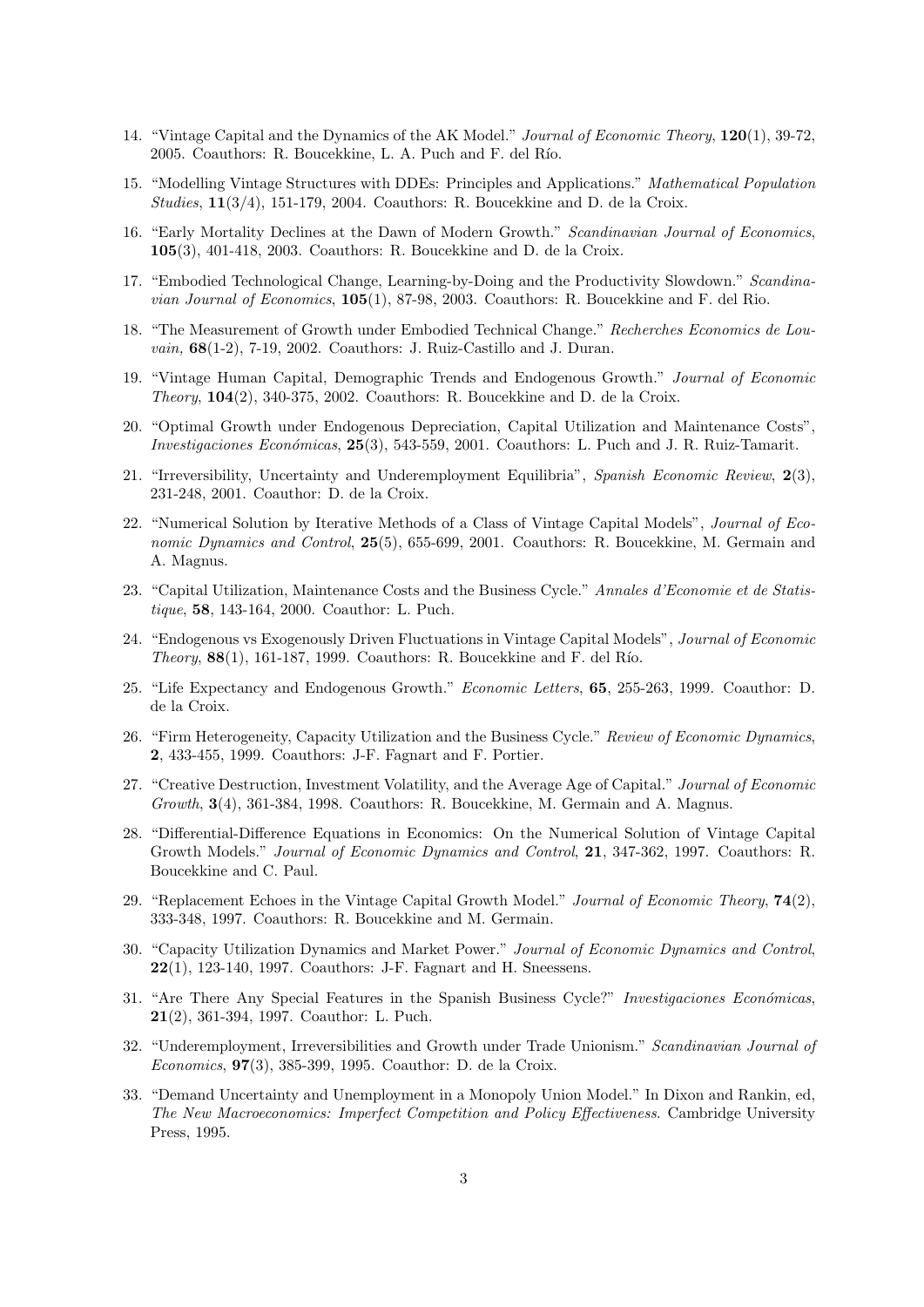- 34. "A Non-Walrasian General Equilibrium Model with Monopolistic Competition and Wage Bargaining." Annales d'Economie et de Statistique, 37/38, 237-253, 1995.
- 35. "The q Theory of Investment under Unit Root." Cahiers Economiques de Bruxelles, 139, 329-339, 1993. Coauthor: D. de la Croix.
- 36. "Investment Dynamics and Capacity Utilization under Monopolistic Competition." Annales d'Economie et de Statistique, 27, 91-113, 1992.
- 37. "Q Investment Models, Factor Complementarity and Monopolistic Competition." Recherches Economiques de Louvain, 58, 51-73, 1992.
- 38. "Investment under Demand Uncertainty and Capacity Constraints: An empirical application to Belgium." Economie et Prevision, 104, 85-95, 1992. Coauthor: D. de la Croix.

# Published Articles (in Spanish or French)

- 1. "Crecimiento económico con progreso técnico incorporado," Revista de Economia ICE, 72, 61-84, 2006. Coauthors: L.A. Puch and J. Durán.
- 2. "Subsidios al desguace de bienes duraderos, heterogeneidad y ecos de reemplazo," Revista de Economia ICE, 72, 155-176, 2006. Coauthor: R. Boucekkine and L.A. Puch.
- 3. "Crecimiento económico y generaciones de capital," Revista de Economia ICE, 72, 177-194, 2006. Coauthors: A.R. Sampayo.
- 4. "Picos de inversión y productividad del trabajo en los establecimientos industriales madrileños," Investigaciones Económicas,  $25(2)$ , 255-288, 2001. Coauthors: A. Goicolea and R. Maroto.
- 5. "El equilibrio financiero del sistema español de pensiones." Investigaciones Económicas,  $23(1)$ , 129-143, 1999. Coauthor: J. F. Jimeno.
- 6. "Inversion y progreso técnico en el sector industrial de la Comunidad de Madrid." Papeles de Economía Española, Economía de las Comunidades Autónomas, 212-224, 1999.
- 7. "Los efectos de los planes Renove y Prever sobre el reemplazo de turismos." Economía Industrial, 314, 129-140, 1997. Coauthor: A. R. Sampayo.
- 8. "Utilización del capital y ciclo económico español." Moneda y Crédito, 202, 241-278, 1996. Coauthors: L. Puch and R. Ruiz-Tamarit.
- 9. "L'impact des changements de conjoncture sur l'évaluation des actifs financiers." Annales d'Economie et de Statistique, 18, 91-111, 1990.

# Research Papers

- 1. "Switching-track after the Great Recession" CFCM 20/02, University of Nottingham, 2020. Coauthor: F. Vinci.
- 2. "Technology, Market Structure and the Gains from Trade," CFCM 18/03, University of Nottingham, 2018. Co-author: G. Impullitti and P. Rendahl.
- 3. "Is the Output Growth Rate in NIPA a Welfare Measure?," CFCM 15/18, University of Nottingham, 2015. Co-author: J. Durán.
- 4. "Firm Dynamics in the Neoclassical Growth Model," CFCM 15/17, University of Nottingham, 2015.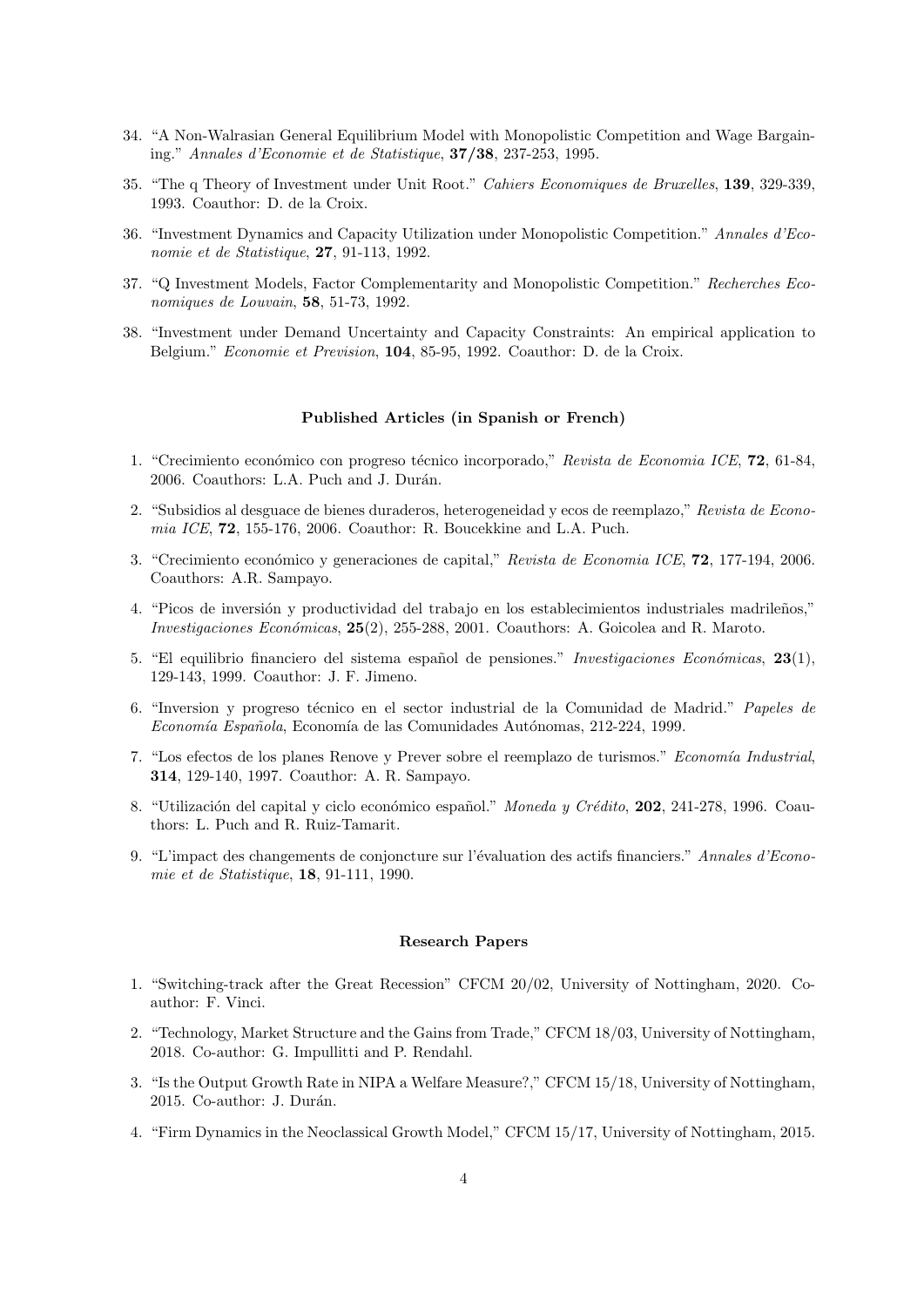- 5. "Firm Dynamics and the Importance of the Embodied Question," Barcelona GSE WP 397, 2009. Coauthor: A. Gabler.
- 6. "Is Discrete Time a Good Representation of Continuous Time?" WP 2006/28, European University Institute. Coauthor: Luis Puch.
- 7. "The Impact of Regional Integration on Economic Convergence and Growth." WP 2004/26, European University Institute.
- 8. "(In)determinacy and Time-to-Build." WP 2004/17, European University Institute. Coauthor: M. Bambi.
- 9. "Innovation, Machine Replacement and Productivity." DP5422, CEPR, 2007. Coauthor: L. Puch and R. Maroto.
- 10. "How Brand Names Affect the Price Setting of Carmakers Producing Twin Cars." WP 2004/01, European University Institute. Coauthors: N. Lado and F. Perez.
- 11. "Car Quality Improvements and Price Indices in Spain." DT 2001-18, FEDEA. Coauthors: M. Izquierdo and A. Maydeu, 2001.

# Open Research Projects

- 1. "Skill Obsolescence." Coauthors: M. Poschke
- 2. "The Dynamics of Firm Dynamics Models." Coauthors: F. Collard
- 3. "New and Old Welfare Effects of Trade."Coauthors: G. Impullitti ˙
- 4. "Firm Dynamics under Large Devaluations." Coauthors: C. Casacuberta
- 5. "Technical Efficiency and Product Value in Measuring Firm Level Productivity."Coauthors: Ali ˙ Saadatnia

#### Other Publications

- 1. "Continuous versus Discrete Time Modeling in Growth and Business Cycle," in Continuous Time Modeling in the Behavioral and Related Sciences, 2018. Cauthors: L.A. Puch and J. Ruiz.
- 2. "Vintage Capital Growth Theory: Three Breakthroughs," in Frontiers in Economics and Globalization, 2011. Coauthor: R. Boucekkine and D. de la Croix.
- 3. "Vintage Capital." The New Palgrave Dictionary of Economics, 2009. Coauthors: R. Boucekkine and D. de la Croix.
- 4. "Economic Integration and Political Structure," III Annual LA Conference of ELSNIT, 2005. Coauthor: J. Ventura.
- 5. "Evaluación de los efectos del Plan Prever a partir de un modelo de simulación de reemplazos del parque español de automóviles." DT 2000-04, FEDEA. Coauthor: A. R. Sampayo, 2000.
- 6. "The Importance of the Embodied Question Revisited." DT 99-13, FEDEA. Coauthors: R. Boucekkine and F. del Río, 1999.
- 7. Las fuentes del progreso técnico: el caso de la industria en la Comunidad de Madrid. Instituto de Estadística, Comunidad de Madrid. Coauthor: A. Goicolea, 1998.
- 8. "Employment Segmentation, Labour Mobility and Mismatch: Spain, 1987-1993." DT 98-04, FEDEA. Coauthors: S. Castillo and J.F. Jimeno, 1998.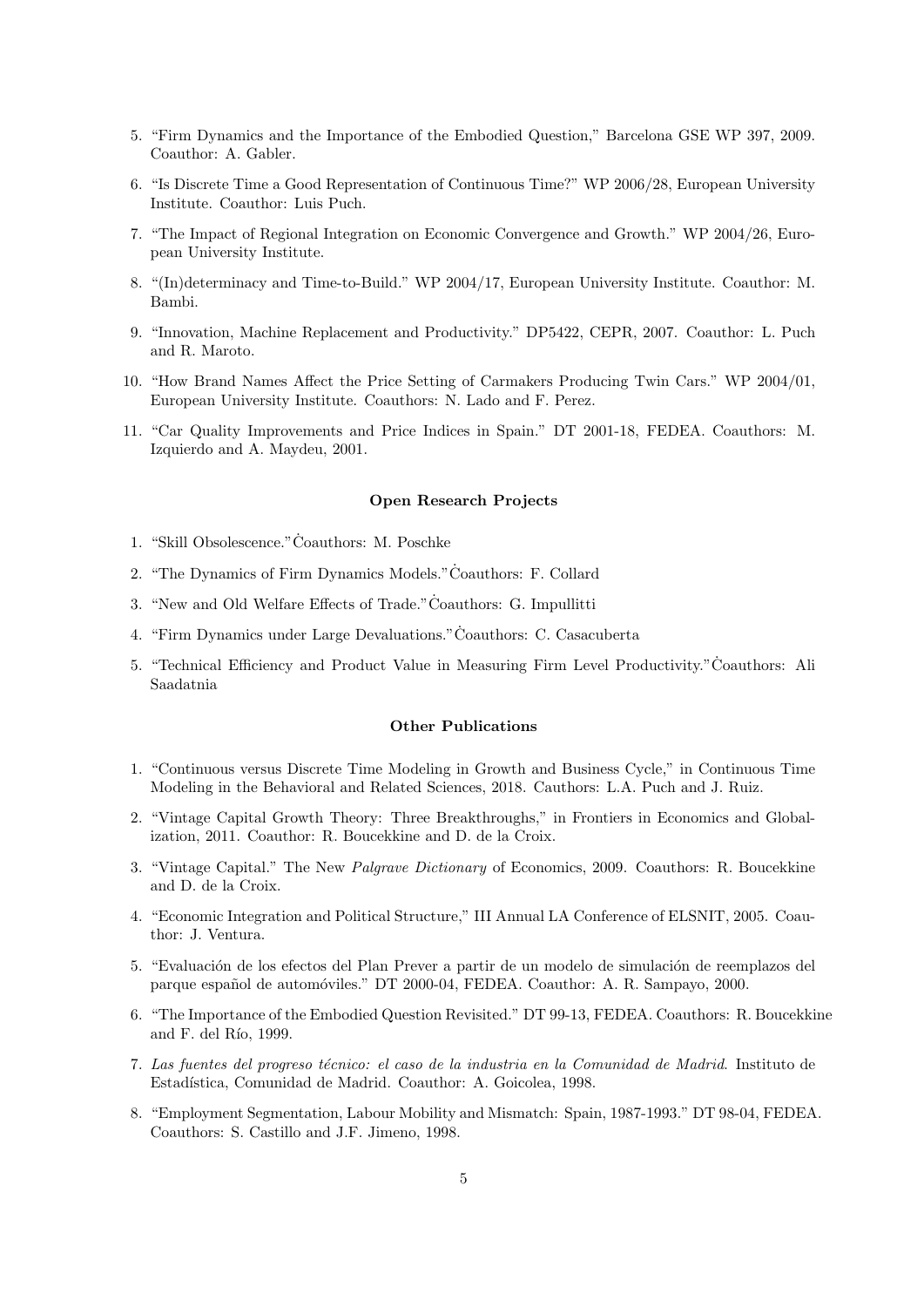- 9. "Replacement Echoes in Durable Goods Purchases." DT 97-15, FEDEA. Coauthor: R. Boucekkine, 1997.
- 10. "La demanda de automóviles en España: Un análisis de la evolución y variabilidad de las tasas de reemplazo." DT 97-12, FEDEA. Coauthor: A. R. Sampayo, 1997.
- 11. Investment and the Stock Market in Quantity Rationing Models, Ph.D.Thesis, Université Catholique de Louvain, 1990.
- 12. "Uncertainty and Tobin's q in a Monopolistic Competition Framework." WP 9003, Département des Sciences Economiques, Université Catholique de Louvain, 1990.
- 13. "Le modèle de portefeuille dans le cadre d'une économie en déséquilibre: Le cas d'anticipations exogènes de régimes futurs." WP 8902, Département des Sciences Economiques, Université Catholique de Louvain, 1989.
- 14. "Real Disequilibrium and Financial Equilibrium." WP 8915, Département des Sciences Economiques, Université Catholique de Louvain, 1989.

### Other Professional Experiences

- 2018 2020 : Member of the Expert Group on R&D Economic Modelling, DG for Research and Innovation, European Commission, Brussels
- 2013 ... : Director of the RIDGE Summer School
- 2013–2014: Vice Director of the *Instituto de Análisis Económico* (CSIC), Spain
- 2012–2017, Member of the Advisory Board of the Graduate Campus, University of Zurich
- 2005-2008: Member of the Council of the Spanish Economic Association
- 1994–2001: Organizer of the FEDEA's seminar
- 1995–1997: Chairman of the Standing Committee for Students Affairs, *European Economic Asso*ciation
- 1992-1994: Coordinator of the students exchange program ERASMUS, Universidad Carlos III de Madrid, Spain
- Past Associate Editor of Annales d'Economie et de Statistique, Investigaciones Económicas and the Spanish Economic Review
- Referee for American Economic Review, Annales d'Economie et de Statistique, BE Journals in Economics, Economica, Economic Inquiry, Economic Journal, Economic Letters, Economic Modelling, Economic Theory, European Economic Review, International Economic Review, Investigaciones Económicas, Journal of Development Economics, Journal of Economic Dynamics and Control, Journal of Economic Growth, Journal of Economics, Journal of Economic Theory, Journal of Empirical Finances, Journal of the European Economic Association, Journal of International Economics, Journal of Macroeconomics, Journal of Mathematical Economics, Journal of Political Economy, Journal of Population Economics, Journal of Public Economics, Journal of Public Economic Theory, Macroeconomic Dynamics, Oxford Economic Papers, Recherches Economiques de Louvain, Review of Economic Dynamics, Review of Economic Studies, Revista de Economía Aplicada, Scandinavian Journal of Economics, Scottish Journal, Southern Economic Journal, Spanish Economic Review, among others
- Research Fellow
	- LACEA 25th Anniversary Associate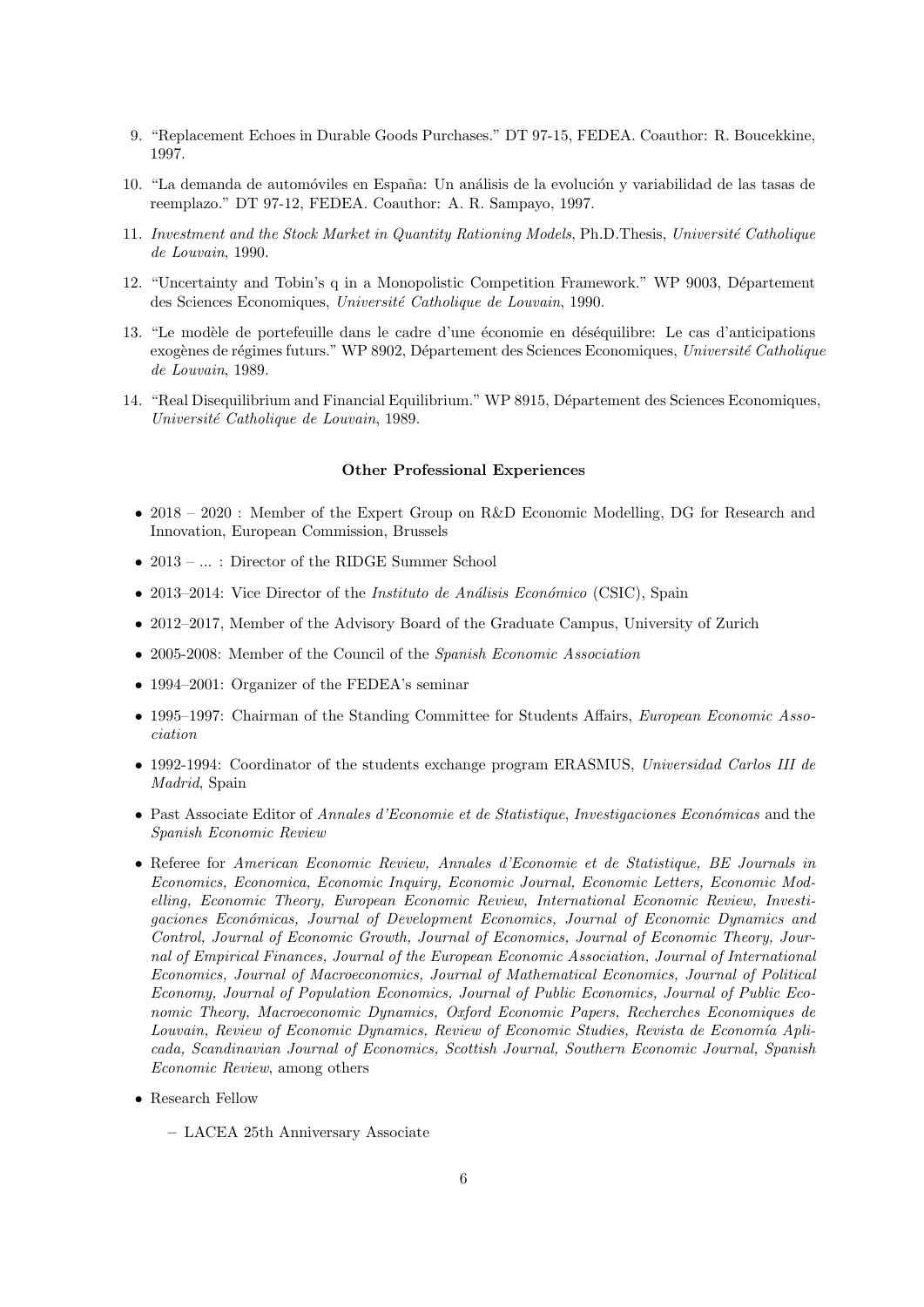- Asociaci´on Espa˜nola de Econom´ıa
- CESifo
- REDg (Research on Economic Dynamics group), Spain
- $-$  IRES, Université Catholique de Louvain, Belgium
- $-$  FEDEA
- Administrative duties at the University of Nottingham, UK
	- Co-director CFCM, 2018 ...
	- Co-director PhD Program, 2018 ...
	- Placement Officer, 2016–2018
- Administrative duties at the European University Institute, Italy
	- Director of Graduate Studies,  $2001 2003$  and  $2007 2008$
	- Admissions Officer, 2003 2005
	- Local coordinator of the European Doctoral Programme in Quantitative Economics, EDP,  $2004 - 2006$
	- Organizer of the Macro Workshop, 2001-2008, the Money Group, 2003-2004, the Informal Working Group in Macroeconomics, 2002-2006, the Reading Group on Trade and Firm Dynamics, 2007-2009
- Conference Organizer/Co-organizer
	- World Congress International Economic Association (Bali, virtual), July 2-6, 2021
	- 2020 RIDGE Virtual Forum, December 7-18, 2020
	- r 2019 RIDGE December Forum, Montevideo (Uruguay), December 9-19, 2109
	- 2019 RIDGE May Forum, Medellin (Colombia), May 20-24, 2019
	- r 2018 RIDGE December Forum, Montevideo (Uruguay) and Buenos Aires (Argentina), December 4-14, 2108
	- 2018 RIDGE May Forum, Montevideo (Uruguay), May 21-25, 2018
	- r 2017 RIDGE December Forum, Montevideo (Uruguay) and Buenos Aires (Argentina), December 4-19, 2107
	- 2017 RIDGE May Forum, Montevideo (Uruguay), May 22-26, 2107
	- World Congress International Economic Association (Mexico), June 19-23, 2017
	- r JRC-IEA Roundtable on "Macroeconomic Modelling for R&D and Innovation" European Commission (Brussels), March 17-18, 2017
	- r 2016 RIDGE December Forum, Montevideo (Uruguay), Buenos Aires (Argentina) and Rio (Brazil), December 6-20, 2106
	- 2016 RIDGE May Forum, Montevideo (Uruguay), May 23-27, 2106
	- r 2015 RIDGE December Forum, Montevideo (Uruguay) and Buenos Aires (Argentina), December 15-19, 2015
	- r IEA-RIDGE Roundtable on "Economic Development and Growth 100 years after Arthur Lewis Birth" Santa Cruz (Bolivia), October 14, 2015
	- r X REDg Dynamic General Equilibrium Macroeconomics Workshop, Barcelona, October 9-10, 2015
	- r Workshop on "Labor Markets in the Macroeconomy: A Tribute to Henri Sneessens." Member of the Scientific Committee. Universit´e catholique de Louvain, Belgium, May 18, 2015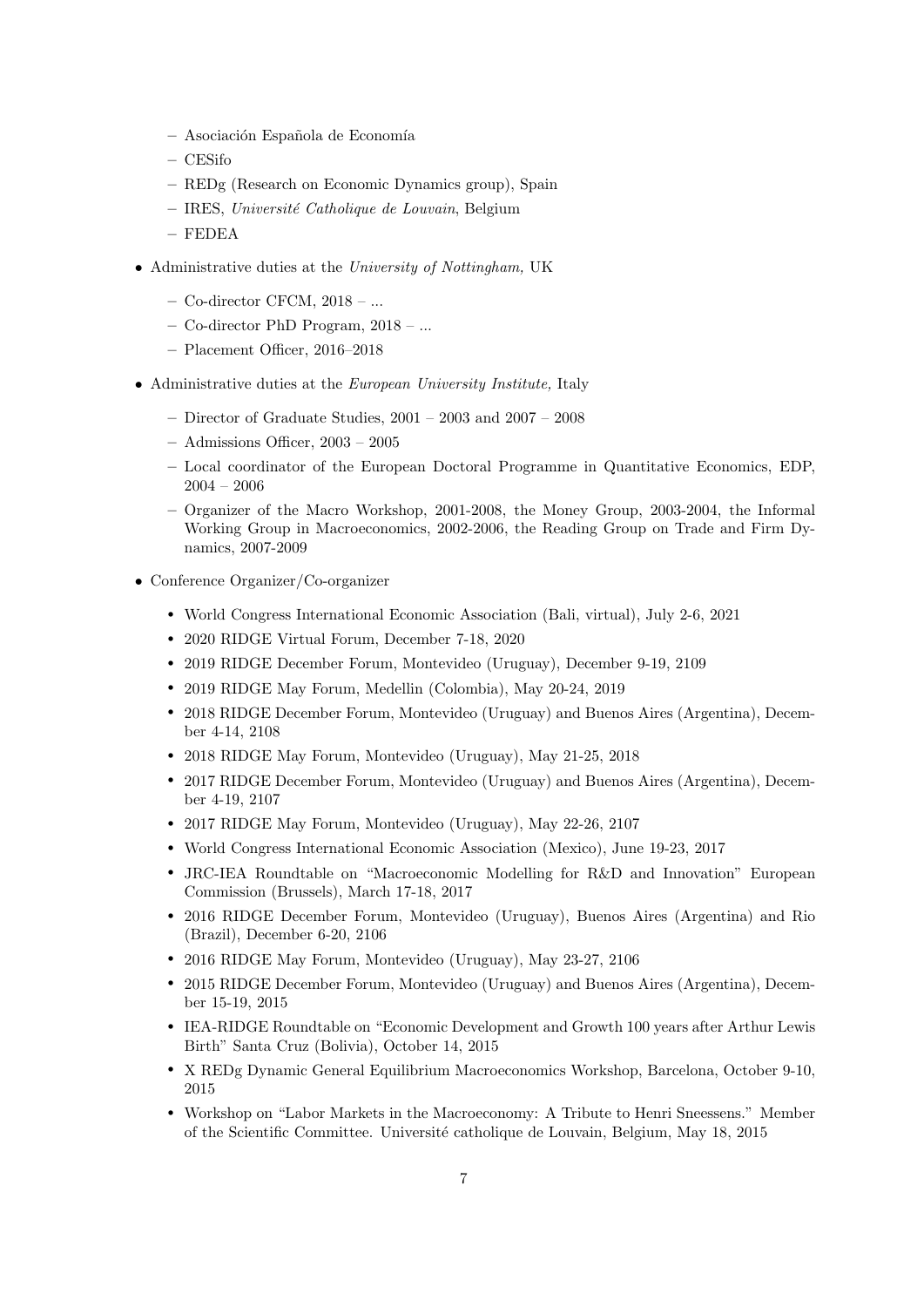- 2015 RIDGE March Forum, Montevideo (Uruguay), March 23-27, 2105
- r 2014 RIDGE December Forum, Montevideo (Uruguay), December 8-12, 2104
- 17th World Congress of the International Economic Association, Jordan, June 6-10, 2014
- r IEA-BCU Roundtable on "Capital Flows, Capital Controls and Monetary Policy," Banco Central del Uruguay, December 7-8, 2013
- r Barcelona GSE Summer Forum, Barcelona, June 10-26, 2013; June 9-23, 2014; and June 8-22, 2015
- I to XXIII Workshops on Dynamic Macroeconomics, Universidad de Vigo, Sotomayor, Spain, June or July, 1998 to 2018
- r I to VII Workshops on Towards Sustained Economic Growth: Evidence and Theory, Barcelona GSE Summer Forum, Spain, October 2010 and 2011, and June 2013, 2014, 2015, 2016 and 2018.
- I to IV, VI, VIII and X REDg Workshop on Dynamic General Equilibrium Macroeconomics: Universidad de Santiago, Santiago de Compostela, April 2006-2007; FEDEA, Madrid, May 2008; Universidad Autonoma de Barcelona, September 2009; IAE-CSIC, September 2011; UAB-MOVE, September 2013, ; IAE-UAB-MOVE, October 2015.
- Euro-Latin Study Network on Integration and Trade (ELSNIT)
	- ∗ 1st Conference, Universitat Pompeu Fabra, Barcelona, November 2003
	- ∗ 2nd Conference, European University Institute, Florence, October 2004
	- ∗ 3rd Conference, Kiel Institute for World Economics, Kiel, October 2005
	- ∗ 4th Conference, CEPII, Paris, October 2006
	- ∗ 5th Conference, Universitat Pompeu Fabra, Barcelona, October 2007
	- ∗ 6th Conference, European University Institute, Florence, October 2008
- r Uppsala Workshop on Trade, Technology and Heterogeneous Firms, Uppsala University, Sweden, June 2010
- r EUI-IMT Workshop on Trade, Firm Dynamics and Growth, Lucca, June 2009
- r EUI-IZA Workshop on Firm Dynamics, Labor Markets and Growth, Bonn, July 2007
- r EUI-IZA Workshop on Demographic Change and Secular Transition, Bonn, September 2006
- r 2005 SAET Conference. Organizer of the invited session: "Economic Growth," Baiona, Spain, June-July 2005
- Encuentro de Jóvenes Economistas. Organizer of the invited sessions: "Human Capital, Life Expectancy and the Process of Development" and "Education and Growth," Santiago de Compostela, Spain, September 2004
- r Summer Meeting of Economic Analysis. Organizer of the invited sessions:"Lumpy Investment and Durable Purchases" and "Topics in Technology Adoption and Growth." Universidad de Vigo, Spain, September 2003
- r Conference on "Lumpy Investment, Durable Purchases and Technical Change," FEDEA, Madrid, June 2003
- r European Conference on "Dynamic Macroeconomics and Time Series," European University Institute, Italy, October 2002
- r Member of the Programme Committee of the European Economic Association Annual Congress, 2006-2007
- Member of the Programme Committee of the XXXV to XXXIX Simposio de Asociación Española de Economía, 2010-2014
- Member of the Programme Committee of the XXV Simposio de Análisis Económico, Barcelona, 2000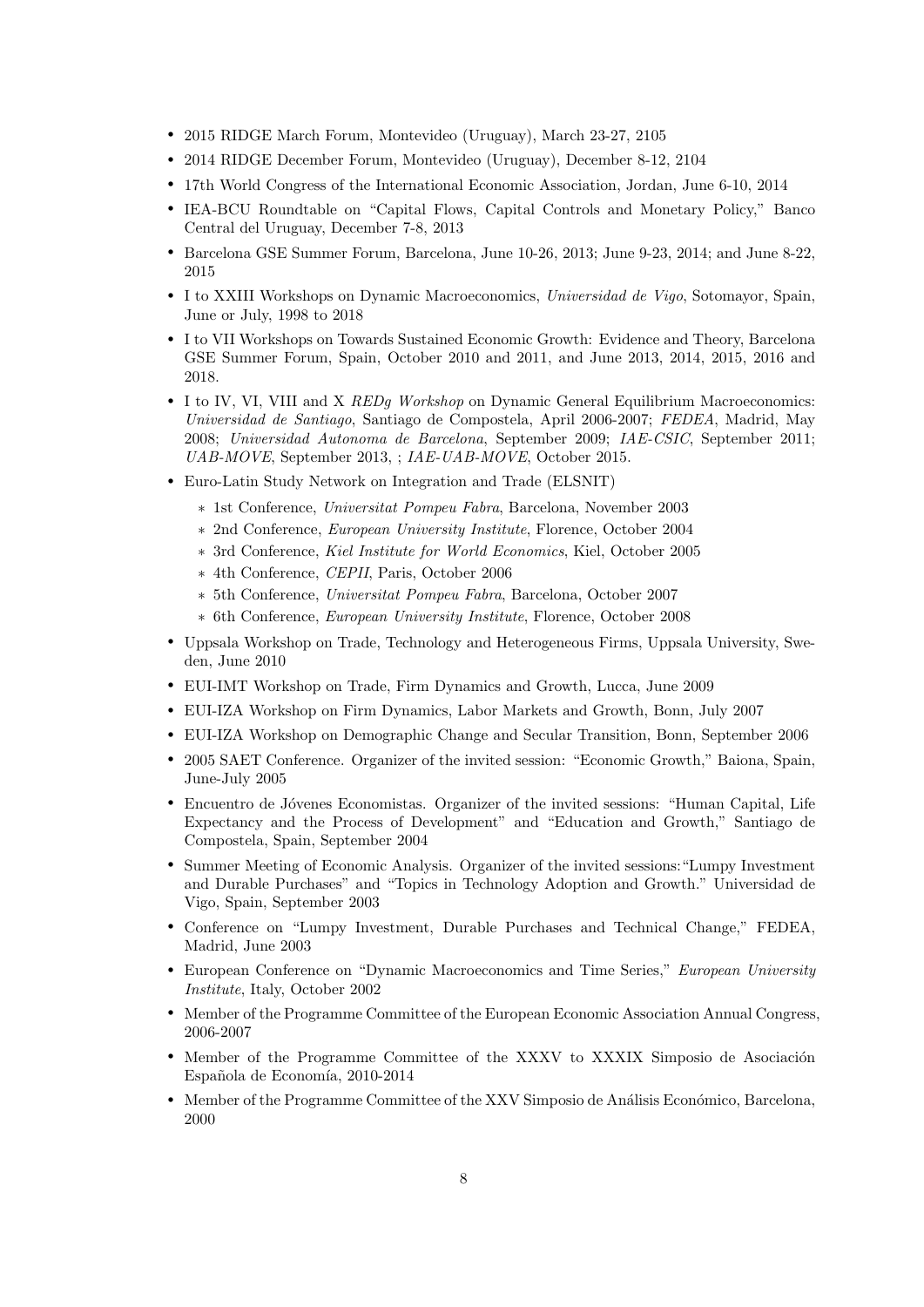- r Local organizer of the EEA Summer School on "The Political Economy of Reforms," Madrid, Spain, September 1997
- r "Third International Conference on Economic Theory: Growth and Business Cycles," Santiago de Compostela, Spain, July 1996
- r "First International Conference on Economic Theory: Alternative Approaches to Macroeconomics," Madrid, July 1994
- Project Coordinator
	- Founder of the Research Institute for Development, Growth and Economics (RIDGE), an initiative of the International Economic Association, supported by the Uruguayan Government
	- Scientific Leader of the Severo Ochoa Research Excellence Accreditation awarded to the Barcelona GSE, 2011-2012 (5,000,000 euro)
	- $-$  Coordinator of the project *Thecnologia, Capital Humano, Innovación y Crecimiento*, funded by the Spanish Ministry of Economics, 2014-2016
	- Coordinator of the project Vintage Capital funded by the Spanish Ministry of Sciences and Technology, 2010-2013
	- Member of the Steering Committee of the Euro-Latin Study Network on Integration and Trade, Inter American Development Bank, 2002-2008
	- Local coordinator of the EC RTN project Macroeconomic Policy Design for Monetary Unions, 2003-2006
	- Coordinator of the project Vintage Capital funded by the Spanish Ministry of Sciences and Technology, 2000-2003
	- Spanish coordinator of the EC HCM project Imperfect Competition in Intertemporal General Equilibrium Macro-Models, 1995-1997
	- Spanish coordinator of the EC SPES project Monopolistic Competition, Disequilibrium and Macroeconometric Models, 1992-1994

# Thesis Supervision

- 1. Luis Puch, U. Carlos III de Madrid (defended 1996), Essays on Economic Dynamics. Jointly supervised with Javier Díaz-Giménez. Professor, Universidad Complutense de Madrid
- 2. Fernando del Río, U. Carlos III de Madrid (defended 2000), Monopolistic Competition in Overlapping Generations Models and Embodied Technical Progress in Vintage Capital Models. Jointly supervised with Raouf Boucekkine. Associate Professor, Universidad de Santiago de Compostela, Spain
- 3. Antonio Rodriguez-Sampayo, U. de Santiago (defended 2003), The Replacement of Physical Assets: An Application to Durable Goods. Associate Professor, Universidad de Santiago de Compostela, Spain
- 4. Julien Prat, European University Institute (defended 2004), Models of the Labor Market with Diffusion Processes. Second supervisor. CNRS Researcher, Head of Academic Chair "Blockchains and Platforms," CREST, Paris
- 5. Gabriel Felbermayr, European University Institute (defended 2004), Essays on Economic Growth and International Trade. President of the Kiel Institute for the World Economy, Germany
- 6. Bergljot Barkbu, European University Institute (defended 2005), Essays on Prices. Jointly supervised with Katarina Juselius. IMF's Deputy Resident Representative to the European Union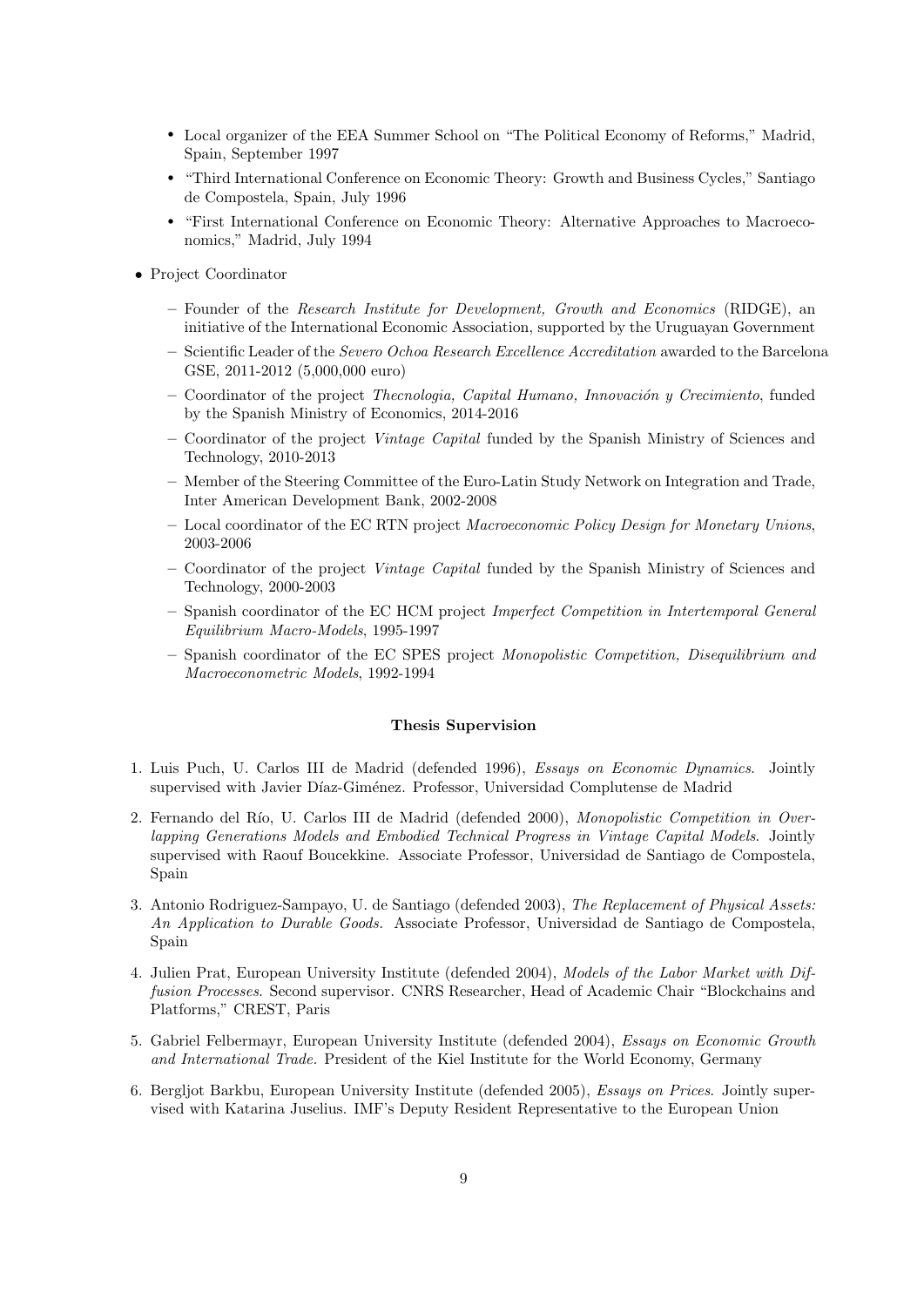- 7. Laura Vartia, European University Institute (defended 2006), Essays on Financial Conditions, Firm Dynamics and Plant Survival. Financial Counsellor at the Permanent Delegation of Finland to the OECD
- 8. Antonio Navas-Ruiz, European University Institute (defended 2006), Trade Liberalization, Increase in Competition and Economic Growth. Lecturer, University of Sheffield, UK
- 9. Mauro Bambi, European University Institute (defended 2007), Essays on Growth Theory. Associate Professor, Durham University, UK
- 10. Aurelien Saidi, European University Institute (defended 2007), Increasing Returns to Scale, (In) determinacy and Welfare. Affiliate Professor, ESCP Europe, and Assistant Professor, Paris Nanterre University, France
- 11. Stephan Fahr, European University Institute (defended 2007), Essays on Innovations, Technology and the Labor Market. Principal Financial Stability Expert, Macro Prudential Policy & Financial Stability Division, European Central Bank, ECB
- 12. Davide Sala, European University Institute (defended 2007), Three Essays on International Trade. Assistant Professor, University of Passau, Germany
- 13. Alain Gabler, European University Institute (defended 2007), On the Macroeconomics of Firm Entry and Exit. Head of International Policy Analysis at Swiss National Bank, Switzerland
- 14. Markus Poschke, European University Institute (defended 2007), Firm Heterogeneity and Macroeconomic Performance. Associate Professor & William Dawson Scholar, McGill University, Canada
- 15. Michael Wycherley, European University Institute (defended 2007), Macroeconomics Growth and Technology Adoption. Assistant Professor, Trinity College, Dublin
- 16. Daria Denti, European University Institute (defended 2008), R and D in R&D Endogenous Growth and Welfare. Social Science Gran Sasso Science Institute (GSSI), Italy
- 17. Teodora Borota, European University Institute (defended 2009). North-South Trade and Growth: The Role of Product Quality. Associate Professor, Uppsala University, Sweden
- 18. Sarah Stolting, European University Institute (defended 2010), Three Essays on International Trade. European Investment Bank, Luxemburg
- 19. Cristiana Benedetti, European University Institute (defended 2011). Essays on Firm Dynamics, Endogenous Growth, International Trade and Transitional Dynamics. European Commission, Brussels
- 20. Miguel Sanchez, European University Institute (defended 2012). Three Essays on Macroeconomics. European Commission, Brussels
- 21. Ali Saadatnia, IDEA, Universidad Autónoma de Barcelona (defended 2015). Essays on Firm Dynamics and International Trade
- 22. Carlos Casacuberta, Universidad de Santiago de Compostela (defended 2017). Associate Professor, dECON, Universidad de la República, Uruguay
- 23. Apoorva Gupta, University of Nottingham (defended 2019). Co-supervisor Richard Kneller. Postdoc at DICE, University of Duesseldorf, Germany
- 24. Francesca Vinci (defended 2020), University of Nottingham. Co-supervisor Giammario Impullitti. Graduate Program Participant, European Central Bank, ECB
- 25. Carolina Gomez-Cuenca (starting 2017), University of Nottingham. Co-supervisor Kevin Lee
- 26. Fahad Kazmi (starting 2017), University of Nottingham. Co-supervisor Giammario Impullitti